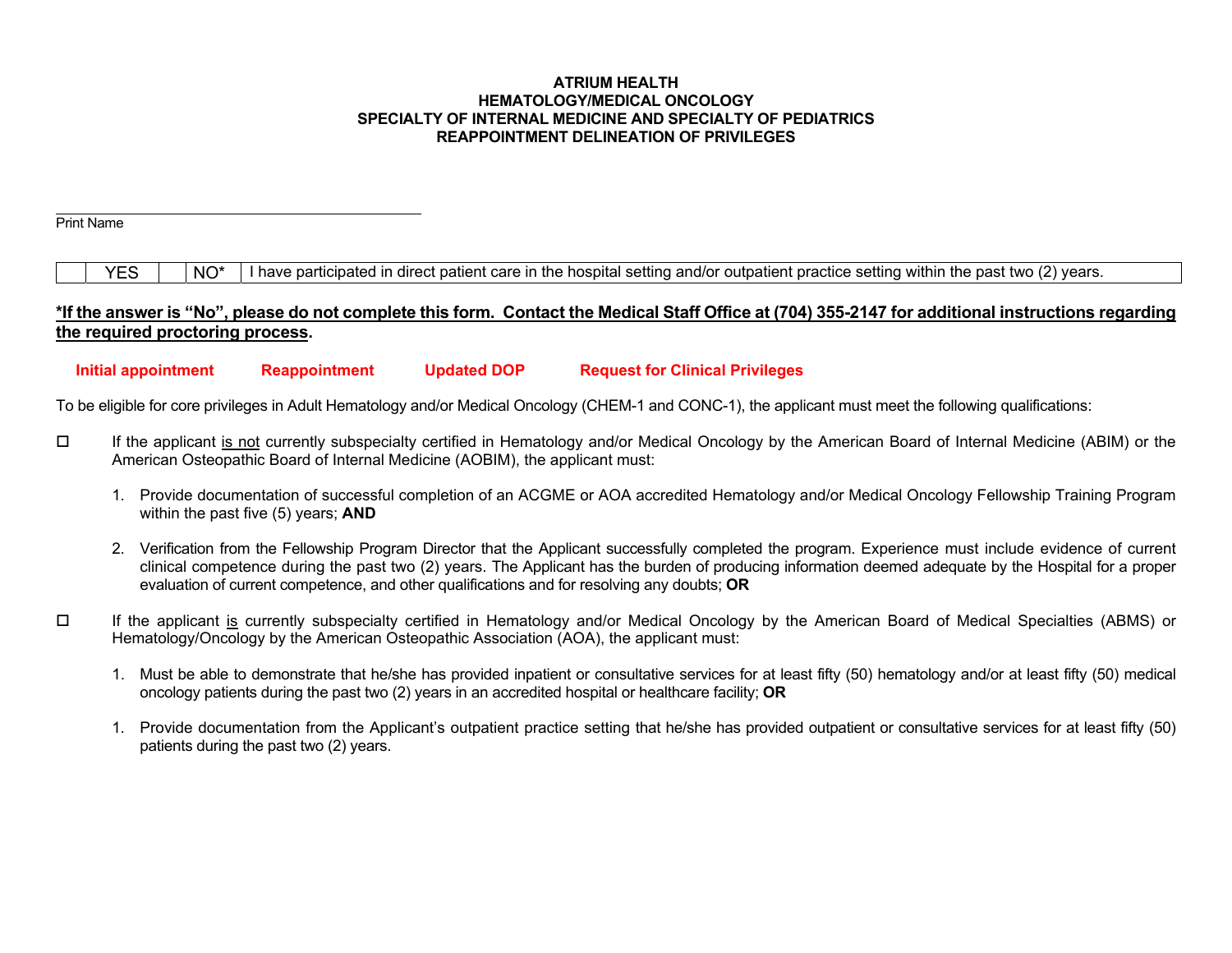Atrium Health Hematology/Oncology Delineation of Privileges - Specialty of Internal Medicine & Pediatrics Page 2 of 12

To be eligible for core privileges in Pediatric Hematology-Oncology (CHEM/ONC-1), the applicant must meet the following qualifications:

- $\Box$  If the applicant is not currently subspecialty certified in Pediatric Hematology-Oncology by the American Board of Pediatrics (ABP), the applicant must:
	- 1. Provide documentation of successful completion of an ACGME accredited Pediatric Hematology-Oncology Fellowship Training Program in within the past five (5) years; **AND**
	- 2. Verification from the Fellowship Program Director that the Applicant successfully completed the program. Experience must include evidence of current clinical competence during the past two (2) years. The Applicant has the burden of producing information deemed adequate by the Hospital for a proper evaluation of current competence, and other qualifications and for resolving any doubts; **OR**
- $\Box$  If the applicant is currently subspecialty certified in Pediatric Hematology-Oncology by the American Board of Pediatrics (ABP), the applicant must:
	- 1. Must be able to demonstrate that he/she has provided inpatient or consultative services for at least twenty (20) pediatric hematology/oncology patients during the past two (2) years in an accredited hospital or healthcare facility; **OR**
	- 1. Provide documentation from the Applicant's outpatient practice setting that he/she has provided outpatient or consultative services for at least twenty (20) patients during the past two (2) years.
- NOTE 1: Physicians must apply for "CORE" privileges in order to be eligible for clinical privileges in the specialty of Adult Hematology/Medical Oncology or Pediatric Hematology/Oncology at any facility within Atrium Health.
- NOTE 2: "CORE" privileges cannot be amended or altered in any way.
- NOTE 3: If "general" Adult or Pediatric Privileges are required, please contact the Medical Staff Office.

NOTE 3: Please note that the exercise of certain privileges enumerated herein is necessarily limited by the operational, and resource constraints of the facility. All procedures must be performed within a clinical setting with the capabilities and organizational structure required to provide appropriate support.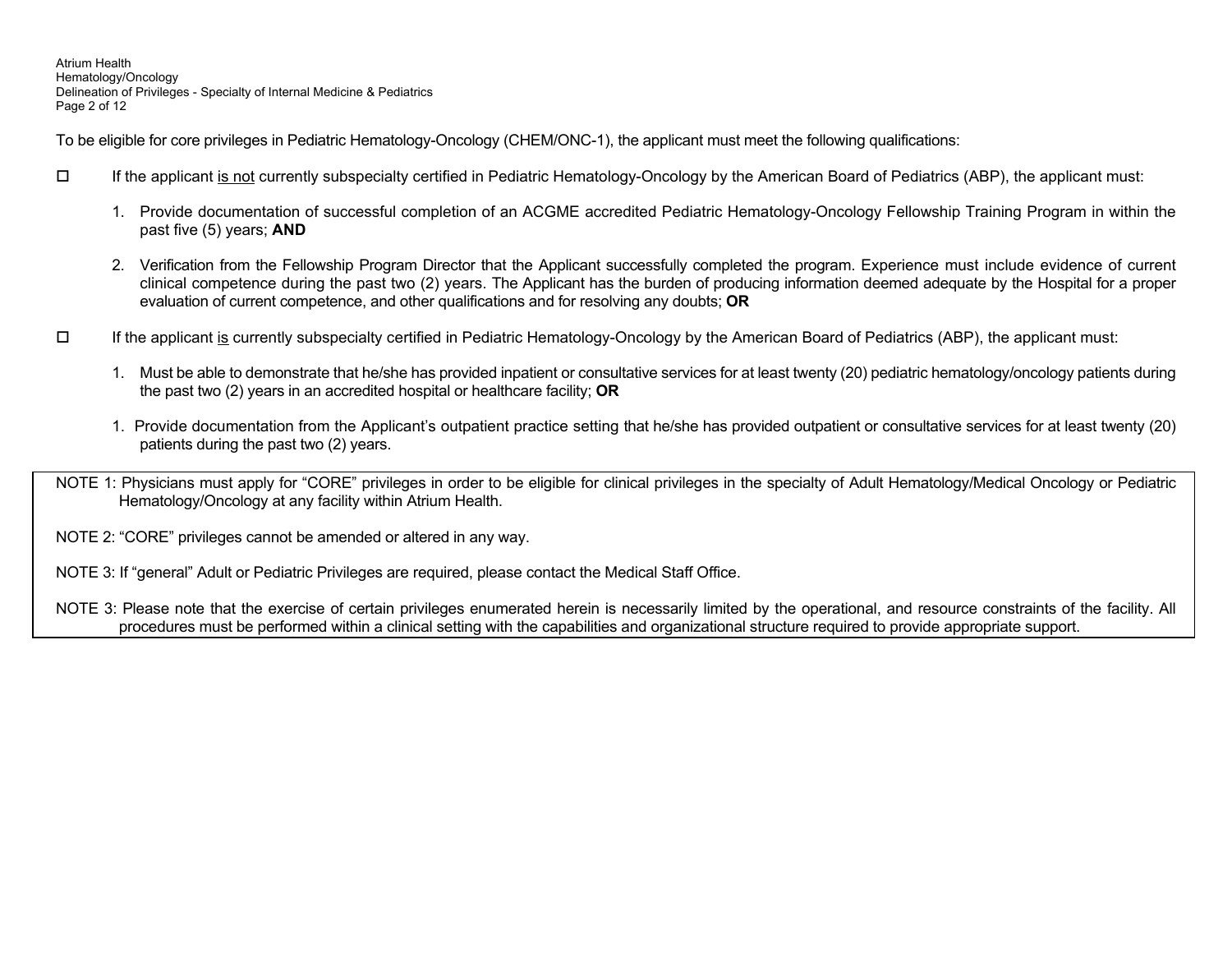Atrium Health Hematology/Oncology Delineation of Privileges - Specialty of Internal Medicine & Pediatrics Page 3 of 12

Print Name

Please check appropriate blocks when applying for privileges:

| N/A<br>N/A<br>Privileges to evaluate, diagnose, treat, and provide consultation to<br>CHEM-1                                                                                                                                                                                                                                                                                                                                                                                                                                                                                                                                                                       |  | City | Lincoln | CR. | University | <b>Pineville</b> | <b>CMC</b> |
|--------------------------------------------------------------------------------------------------------------------------------------------------------------------------------------------------------------------------------------------------------------------------------------------------------------------------------------------------------------------------------------------------------------------------------------------------------------------------------------------------------------------------------------------------------------------------------------------------------------------------------------------------------------------|--|------|---------|-----|------------|------------------|------------|
| adolescent and adult patients except where specifically excluded from<br>practice with diseases and disorders of the blood, spleen, lymph<br>glands, and immunologic system such as anemia, clotting disorders,<br>sickle cell disease, hemophilia, leukemia, and lymphoma. The core<br>privileges in this specialty include the procedures on the attached<br>procedures list and such other procedures that are extensions of the<br>same techniques and skills.<br>.<br>.<br>.<br>- -<br>$\cdot$ $\cdot$<br>the contract of the contract of the contract of the contract of the contract of the contract of the contract of<br>.<br>$\cdots$ $\cdots$<br>$\sim$ |  |      |         |     |            |                  |            |

Adult Hematology Core Privileges include bone marrow aspirations and biopsy, diagnostic lumbar puncture, administration of chemotherapeutic agents and biological response modifiers through all therapeutic routes, management and care of indwelling venous access catheters, therapeutic phlebotomy, therapeutic thoracentesis and paracentesis.

## **Maintenance Criteria for Continued Privileges (CHEM-1):**

The Physician must perform a minimum of ten (10) representative samples of Adult Hematology Core procedures over the past two (2) years based on acceptable results of ongoing professional practice evaluation and outcomes to reapply for Adult Hematology Core privileges. This will be reviewed at the time of reappointment. Physicians who would like to continue to hold any Adult Hematology Core privileges but are unable to document the minimal number will be requested to voluntarily withdraw their request for such privileges and to complete the necessary proctoring forms.

| <b>CMC</b> | <b>Pineville</b> | University<br>City | CR. | Lincoln | <b>Cabarrus</b> | <b>Union</b> | <b>Stanly</b> | Anson | Cleveland |            | <b>CORE PRIVILEGES - REHABILITATION HOSPITAL</b><br><b>SETTING ONLY</b>                                                                                                                                             |
|------------|------------------|--------------------|-----|---------|-----------------|--------------|---------------|-------|-----------|------------|---------------------------------------------------------------------------------------------------------------------------------------------------------------------------------------------------------------------|
| N/A        | N/A              | N/A                |     | N/A     | N/A             | N/A          | N/A           | N/A   | N/A       | CHEM/ONC-2 | Privileges include evaluation and management, as well as<br>procedures approved for performance within the acute<br>rehabilitation setting, in conjunction with the comprehensive<br>rehabilitation treatment plan. |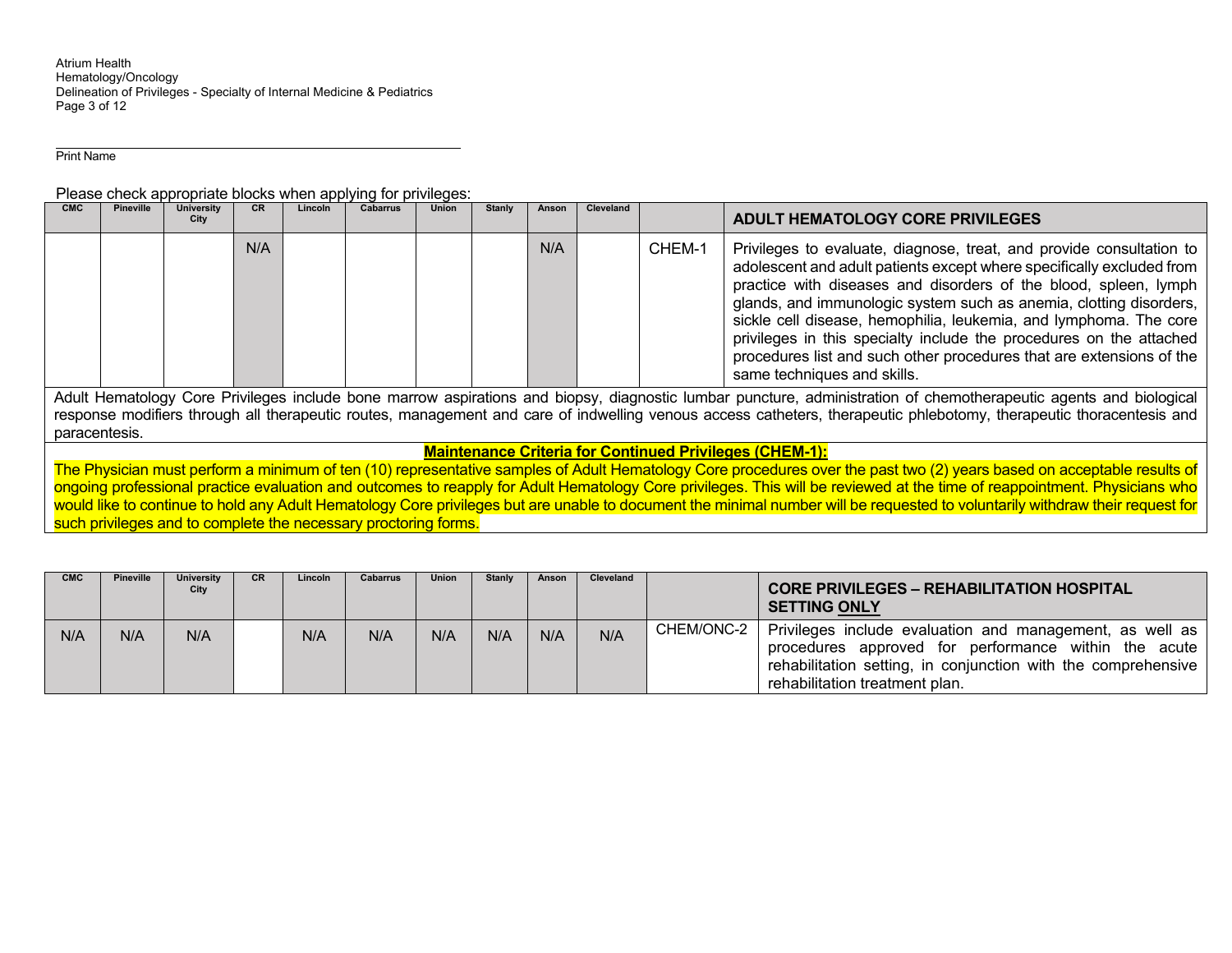Atrium Health<br>Hematology/Oncology Delineation of Privileges - Specialty of Internal Medicine & Pediatrics Page 4 of 12

Print Name

| <b>CMC</b> | <b>Pineville</b>                                                                                                                                                                                                                                                                                                                                                           | <b>University</b><br>City | <b>CR</b> | Lincoln | <b>Cabarrus</b> | <b>Union</b> | <b>Stanly</b> | Anson | Cleveland |        | ADULT MEDICAL ONCOLOGY CORE PRIVILEGES                                                                                                                                                                                                                                                                                                                                                                                                                                                                                         |
|------------|----------------------------------------------------------------------------------------------------------------------------------------------------------------------------------------------------------------------------------------------------------------------------------------------------------------------------------------------------------------------------|---------------------------|-----------|---------|-----------------|--------------|---------------|-------|-----------|--------|--------------------------------------------------------------------------------------------------------------------------------------------------------------------------------------------------------------------------------------------------------------------------------------------------------------------------------------------------------------------------------------------------------------------------------------------------------------------------------------------------------------------------------|
|            |                                                                                                                                                                                                                                                                                                                                                                            |                           | N/A       |         |                 |              |               | N/A   |           | CONC-1 | Privileges to evaluate, diagnose, treat, and provide consultation to<br>adolescent and adult patients, except where specifically excluded<br>from practice, with all types of cancer and other benign and malignant<br>tumors. The core privileges in this specialty include the procedures on<br>the attached procedures list and such other procedures that are<br>extensions of the same techniques and skills.                                                                                                             |
|            | Adult Medical Oncology Core Privileges include, but are not limited to, bone marrow biopsy and interpretation, diagnostic lumbar puncture, administration of chemotherapeutic<br>agents and biological response modifiers through all therapeutic routes, management and maintenance of indwelling venous access catheters, therapeutic thoracentesis and<br>paracentesis. |                           |           |         |                 |              |               |       |           |        |                                                                                                                                                                                                                                                                                                                                                                                                                                                                                                                                |
|            | <b>Maintenance Criteria for Continued Privileges (CONC-1):</b>                                                                                                                                                                                                                                                                                                             |                           |           |         |                 |              |               |       |           |        |                                                                                                                                                                                                                                                                                                                                                                                                                                                                                                                                |
|            |                                                                                                                                                                                                                                                                                                                                                                            |                           |           |         |                 |              |               |       |           |        | The Physician must perform a minimum of ten (10) representative samples of Adult Oncology Core procedures over the past two (2) years based on acceptable results of<br>ongoing professional practice evaluation and outcomes to reapply for Adult Oncology Core privileges. This will be reviewed at the time of reappointment. Physicians who<br>would like to continue to hold any Adult Oncology Core privileges but are unable to document the minimal number will be requested to voluntarily withdraw their request for |

such privileges and to complete the necessary proctoring forms.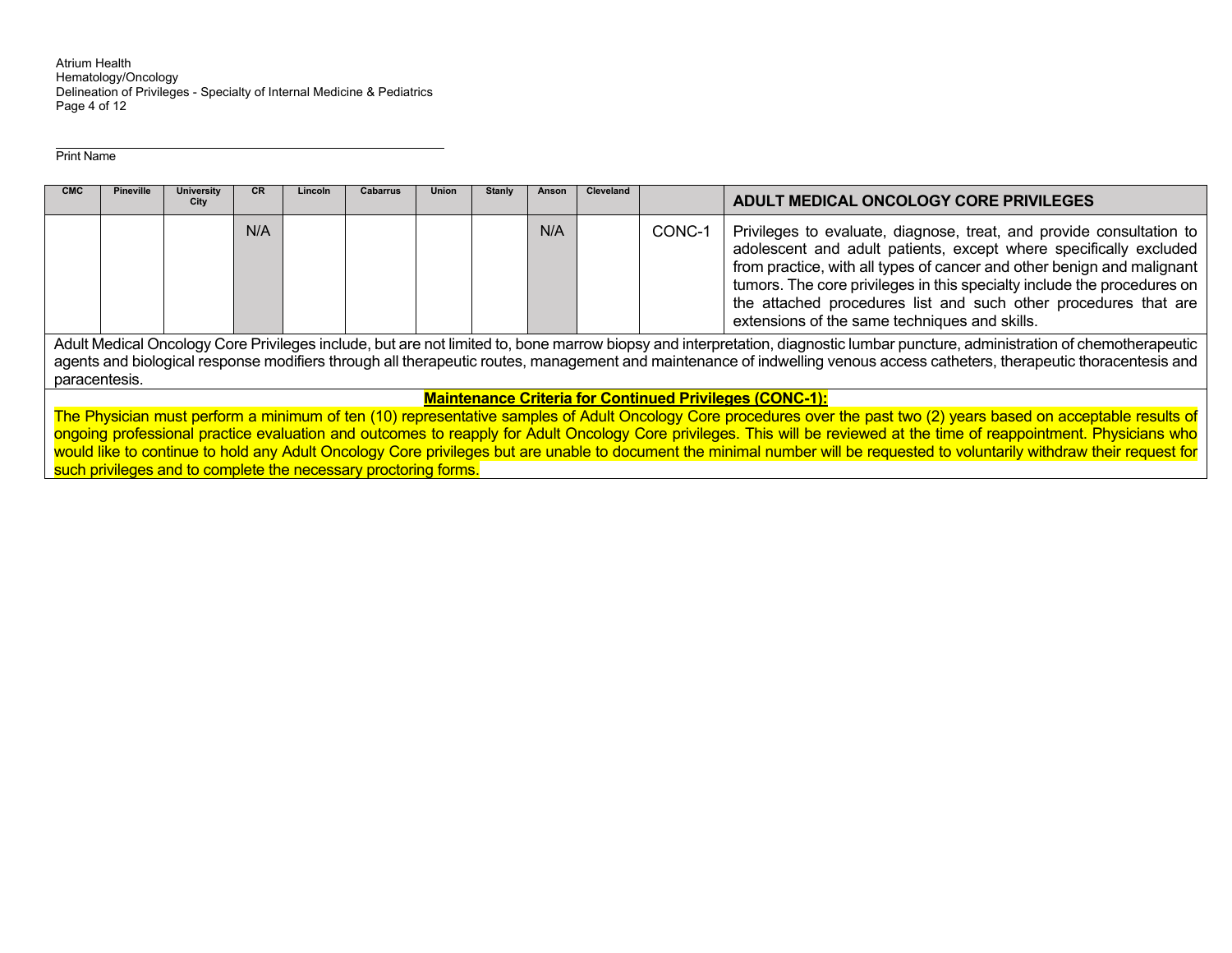#### Print Name

SPECIAL PRIVILEGES WITH QUALIFICATIONS AND/OR SPECIFIC CRITERIA - PROVIDE THE NUMBER OF PROCEDURES PERFORMED WITHIN THE PAST TWO YEARS **AND FACILITY WHERE THE PROCEDURES WERE PERFORMED.** 

| <b>CMC</b> | <b>PVL</b> | <b>UNV</b> | <b>CR</b> | <b>LIN</b> | <b>CAB</b> | <b>UNN</b> | <b>STN</b> | <b>ANS</b> | CLE. |        | ADULT HEMATOLOGY AND MEDICAL ONCOLOGY<br><b>APHERESIS PRIVILEGES</b><br>Must apply for and maintain Adult Hematology Core Privileges (CHEM-<br>1) or Adult Medical Oncology Core Privileges (CONC-1)                         | <b>Minimum</b><br><b>Number</b><br><b>Required</b>        | <b>Number</b><br><b>Performed</b><br><b>Within The</b><br>Past 2<br>Years | Location |
|------------|------------|------------|-----------|------------|------------|------------|------------|------------|------|--------|------------------------------------------------------------------------------------------------------------------------------------------------------------------------------------------------------------------------------|-----------------------------------------------------------|---------------------------------------------------------------------------|----------|
|            |            |            | N/A       | N/A        | N/A        | N/A        | N/A        | N/A        | N/A  | CAHO-1 | Therapeutic Plasma Exchange (TPE) and<br>Red Blood Cell Exchange (RBCX)                                                                                                                                                      | 5<br>(Must<br>include<br>at least 1<br>TPE and<br>1 RECX) |                                                                           |          |
|            |            |            | N/A       | N/A        | N/A        | N/A        | N/A        | N/A        | N/A  | CAHO-2 | Mononuclear Cell (MNC) Apheresis/Stem<br>Cell Collection and Leukapheresis/White<br>Blood Cell (WBC) Depletion/<br>Extracorporeal Photopheresis (ECP)<br>Maintenance Ouiteuis fan Oantinus d'Duirileasa (OAHO 4 and OAHO 0). | 5                                                         |                                                                           |          |

**Maintenance Criteria for Continued Privileges (CAHO-1 and CAHO-2):** 

The Physician must perform a minimum of two (2) of each procedure over the past two (2) years based on acceptable results of ongoing professional practice evaluation and outcomes to reapply for Adult Hematology and Medical Oncology Apheresis Privileges. This will be reviewed at the time of the physician's reappointment. Physicians who would like to continue to hold any Adult Hematology and Medical Oncology Apheresis Privileges but are unable to document the minimal number will be requested to voluntarily withdraw their request for such privileges and to complete the necessary proctoring forms.

## **QUALIFICATIONS FOR CAHO-1 and CAHO-2:**

The applicant must meet the following:

- 1. Provide documentation of the successful completion of a fellowship program in Hematology/Medical Oncology within the past two (2) years and have written documentation from the Program Director demonstrating competency in requested procedure(s); **OR**
- 1. Provide a minimum number of five (5) satisfactorily performed cases performed within the past two (2) years; **OR**
- 1 Submit the PERMISSION TO BE PROCTORED REQUEST FORM requesting concurrent proctoring by a physician who currently holds privileges to perform the requested procedure(s). You must provide documentation of proctoring for five (5) procedures.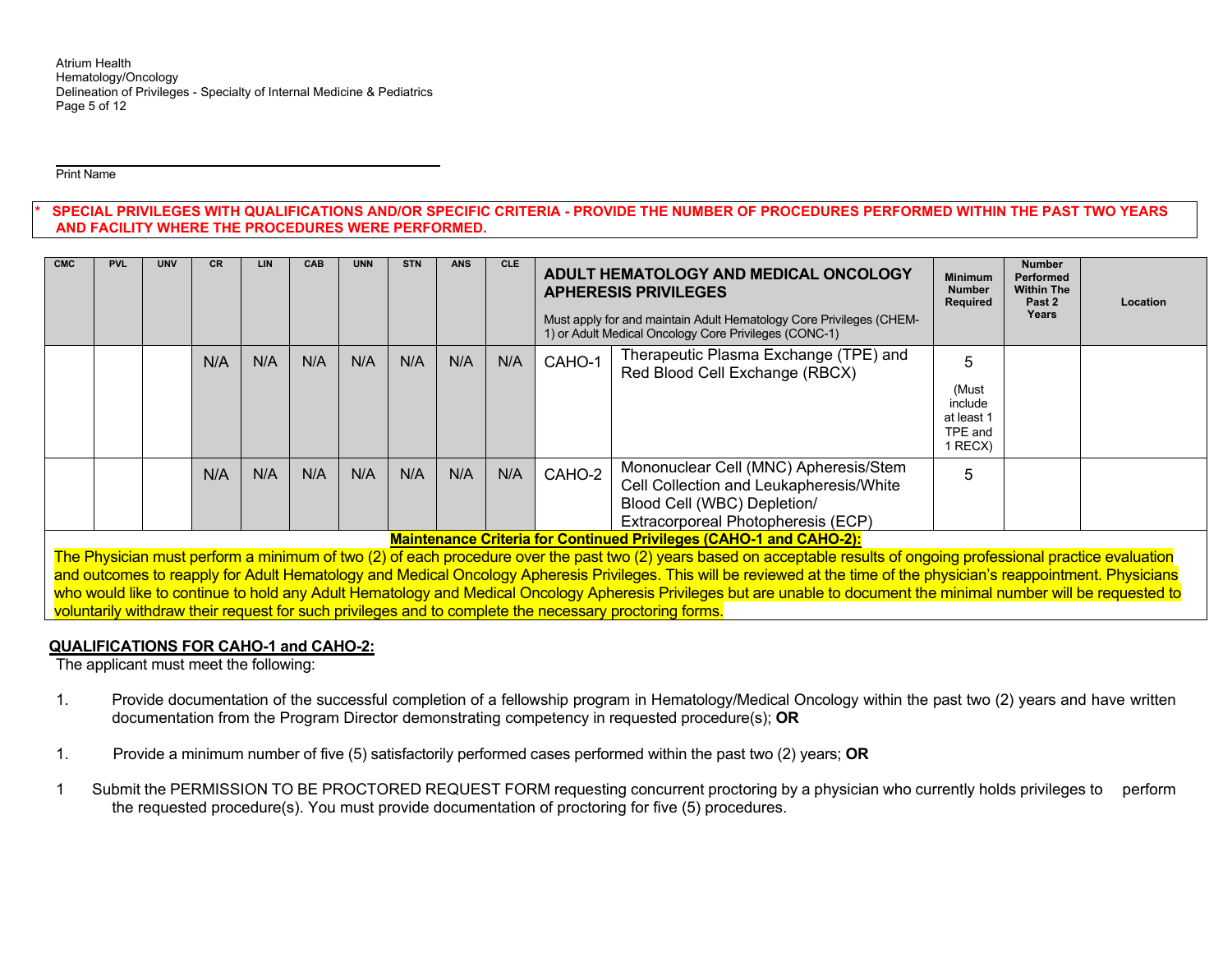Atrium Health Hematology/Oncology Delineation of Privileges - Specialty of Internal Medicine & Pediatrics Page 6 of 12

Print Name

| <b>CMC</b> | <b>PVL</b> | <b>UNV</b> | CR | LIN | <b>CAB</b> | <b>UNN</b> | <b>STN</b> | <b>ANS</b> | <b>CLE</b> | <b>PRIVILEGES</b> | ADULT HEMATOLOGY AND MEDICAL ONCOLOGY                                                                                       | <b>Minimum</b><br><b>Number</b><br>Required | <b>Number</b><br>Performed<br><b>Within The</b><br>Past 2 | Location |
|------------|------------|------------|----|-----|------------|------------|------------|------------|------------|-------------------|-----------------------------------------------------------------------------------------------------------------------------|---------------------------------------------|-----------------------------------------------------------|----------|
|            |            |            |    |     |            |            |            |            |            |                   | Must apply for and maintain Adult Hematology Core Privileges<br>(CHEM-1) or Adult Medical Oncology Core Privileges (CONC-1) |                                             | Years                                                     |          |
|            |            |            |    |     |            |            |            |            |            | CAHO-3            | <b>Fat Pad Aspirate</b>                                                                                                     | c                                           |                                                           |          |

**SHORT DEFINITION:** Fat pad aspirate is a procedure used to detect the presence of amyloid deposits in the superficial fat. It is used as a surrogate to an invasive organ biopsy (Westermark, Amyloid. 2011 Dec;18(4):175-6) (Devata et al. Cytojournal. 2011;8:11). The procedure is minimally invasive and can be performed in the outpatient setting over a span of 10-15 minutes. The patient will recline on the examination table. The skin will be injected with lidocaine at a site approximately 10cm lateral to the umbilicus. A 10cc syringe/16G needle will be inserted subcutaneously at that site. With negative pressure (plunger out to 10cc mark) on syringe, the needle is moved back and forth under the skin 2-4 times and then the needle is removed completely while plunger is still pulled back.

## **QUALIFICATIONS FOR CAHO-3:**

The applicant must meet the following:

- 1. Provide documentation of the successful completion of a fellowship program in Hematology/Medical Oncology within the past two (2) years and have written documentation from the Program Director demonstrating competency in requested procedure(s; **OR**
- 2. Provide a minimum number of five (5) satisfactorily performed cases performed within the past two (2) years, **OR**
- 2. Submit the PERMISSION TO BE PROCTORED REQUEST FORM requesting concurrent proctoring by a physician who currently holds privileges to perform the requested procedure(s). You must provide documentation of proctoring for five (5) procedures.

## **Maintenance Criteria for Continued Privileges (CAHO-3):**

The Physician must perform a minimum of two (2) Fat Pad Aspirate procedures over the past two (2) years based on acceptable results of ongoing professional practice evaluation and outcomes. This will be reviewed at the time of the physician's reappointment. Physicians who would like to continue to hold Fat Pad Aspirate privileges but are unable to document the minimal number will be requested to voluntarily withdraw their request for such privileges and to complete the necessary proctoring forms.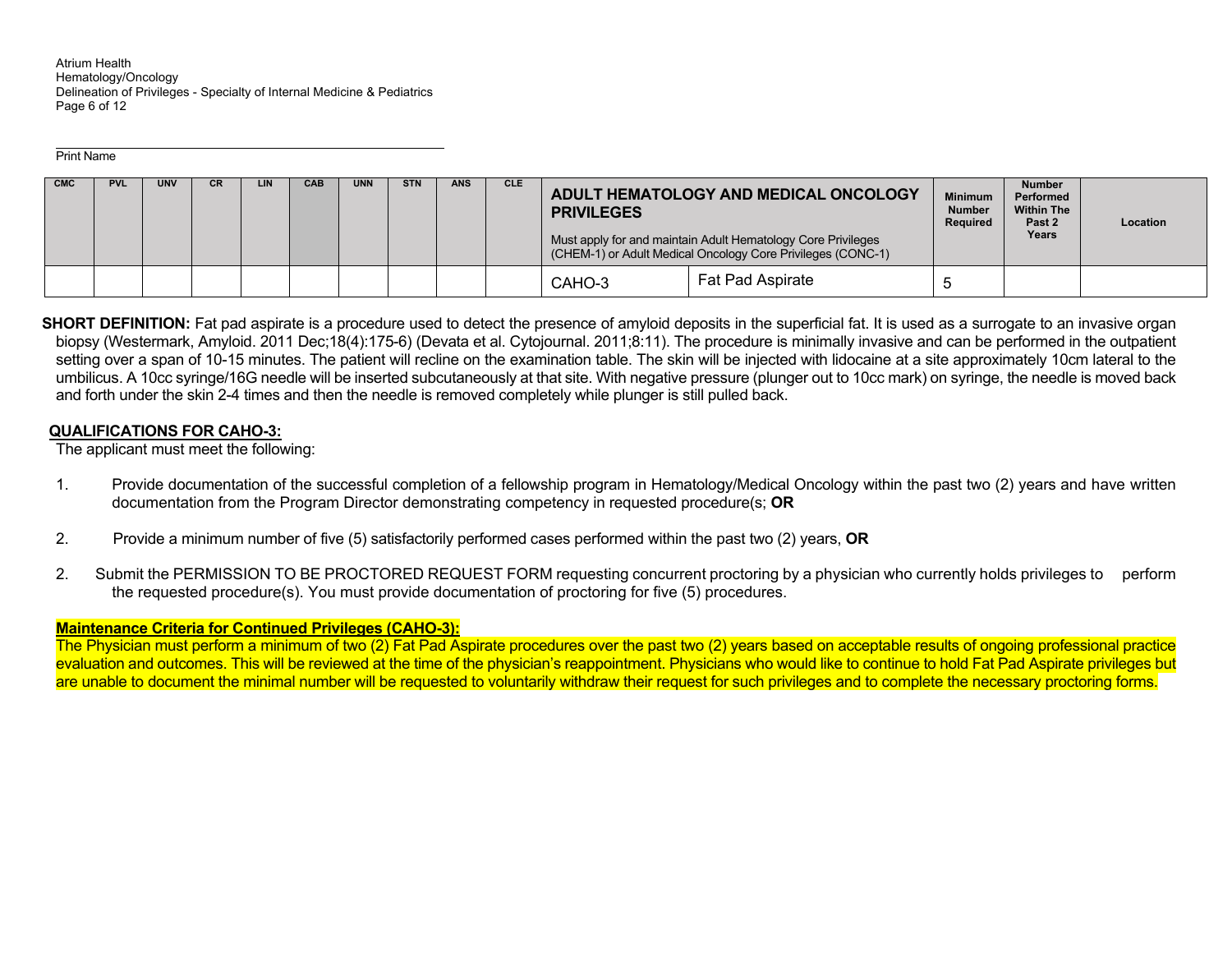Atrium Health Hematology/Oncology Delineation of Privileges - Specialty of Internal Medicine & Pediatrics Page 7 of 12

### **ADULT BLOOD AND MARROW TRANSPLANTATION**

- 1. To be eligible for core privileges in Adult Blood and Marrow Transplantation, the applicant must apply for and meet the qualifications of Adult Hematology Core Privileges (CHEM-1) or Adult Medical Oncology Core Privileges (CONC-1); **AND**
- 2. Provide verification from the Fellowship Program Director that the Applicant successfully completed the program to include the management of Blood and Marrow transplant patients in both inpatient and outpatient settings. The Applicant has the burden of producing information deemed adequate by the Hospital for a proper evaluation of current competence, and other qualifications and for resolving any doubts; **AND**
- 3. Demonstrate that he/she has provided inpatient or consultative services for at least ten (10) blood and marrow transplant (BMT) patients during the past two (2) years in an accredited hospital or healthcare facility; **OR**
- 3. Provide documentation from the Applicant's outpatient practice setting that he/she has provided outpatient or consultative services for at least ten (10) BMT patients during the past two (2) years.

| <b>CMC</b> | Pineville                                                                                                                                                                                                                                                                                                                                                       | University<br>City | <b>CR</b> | Lincoln | <b>Cabarrus</b> | <b>Union</b> | <b>Stanly</b> | Anson | <b>Cleveland</b> |         | ADULT BLOOD AND MARROW TRANSPLANTATION<br><b>CORE PRIVILEGES</b><br>Must apply for and maintain Adult Hematology Core Privileges (CHEM-1) or<br>Adult Medical Oncology Core Privileges (CONC-1)                                                                                                                                                   |  |  |
|------------|-----------------------------------------------------------------------------------------------------------------------------------------------------------------------------------------------------------------------------------------------------------------------------------------------------------------------------------------------------------------|--------------------|-----------|---------|-----------------|--------------|---------------|-------|------------------|---------|---------------------------------------------------------------------------------------------------------------------------------------------------------------------------------------------------------------------------------------------------------------------------------------------------------------------------------------------------|--|--|
|            | N/A                                                                                                                                                                                                                                                                                                                                                             | N/A                | N/A       | N/A     | N/A             | N/A          | N/A           | N/A   | N/A              | CABMT-1 | Privileges to evaluate, diagnose, consult and provide treatment<br>to patients of all ages undergoing autologous and allogeneic<br>hematopoietic progenitor cell (HPC) / bone marrow (BM)<br>transplantation. This includes the pre-transplant evaluation,<br>care during the immediate transplant hospitalization, and post-<br>transplant care. |  |  |
|            | Adult Blood and Marrow Transplantation Core Privileges include, but are not limited to, prescription of high-dose chemotherapy agents and biological response modifiers through all<br>there are this content of history and physical even: prescription of hematopoidic growth factors, disences and management of grafi failure; and diagnosis and management |                    |           |         |                 |              |               |       |                  |         |                                                                                                                                                                                                                                                                                                                                                   |  |  |
|            |                                                                                                                                                                                                                                                                                                                                                                 |                    |           |         |                 |              |               |       |                  |         |                                                                                                                                                                                                                                                                                                                                                   |  |  |

therapeutic routes; performance of history and physical exam; prescription of hematopoietic growth factors, diagnosis and management of graft failure; and diagnosis and management of graft-versus-host disease.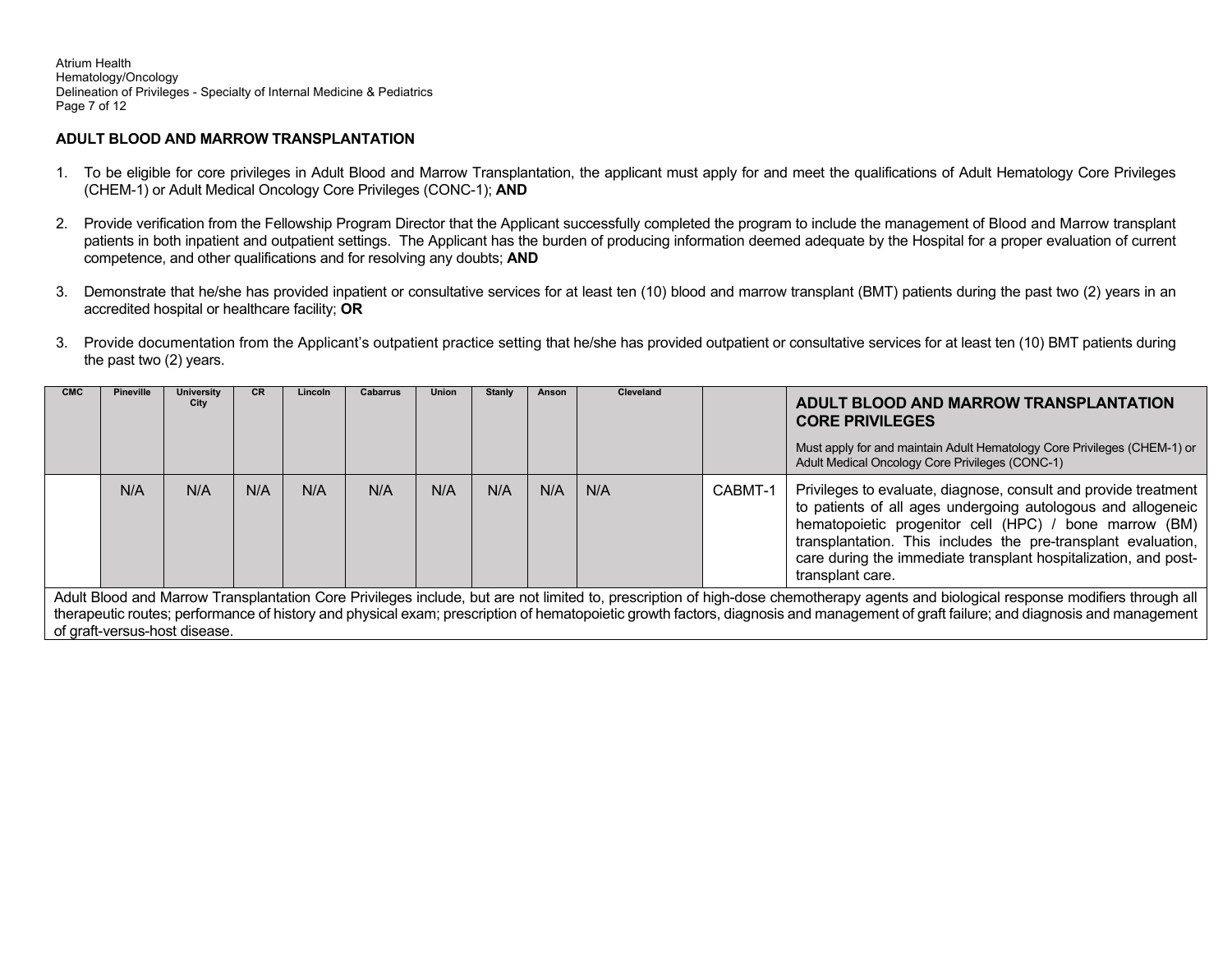Print Name

#### **\* SPECIAL PRIVILEGES WITH QUALIFICATIONS AND/OR SPECIFIC CRITERIA - PROVIDE THE NUMBER OF PROCEDURES PERFORMED WITHIN THE PAST TWO YEARS AND FACILITY WHERE THE PROCEDURES WERE PERFORMED.**

| <b>CMC</b> | <b>PVL</b> | <b>UNV</b> | <b>CR</b> | <b>LIN</b> | <b>CAB</b> | <b>UNN</b> | <b>STN</b> | <b>ANS</b> | CLE. |                | <b>Special Adult Blood and</b><br><b>Marrow Transplantation</b><br><b>Privileges</b>                                  | <b>Minimum</b><br><b>Number</b><br>Required | <b>Number</b><br>Performed<br><b>Within The</b><br>Past 2 Years | Location |
|------------|------------|------------|-----------|------------|------------|------------|------------|------------|------|----------------|-----------------------------------------------------------------------------------------------------------------------|---------------------------------------------|-----------------------------------------------------------------|----------|
|            |            |            |           |            |            |            |            |            |      |                | Must apply for and maintain Adult<br><b>Blood and Marrow</b><br><b>Transplantation Core Privileges</b><br>$(CABMT-1)$ |                                             |                                                                 |          |
|            | N/A        | N/A        | N/A       | N/A        | N/A        | N/A        | N/A        | N/A        | N/A  | $CABMT-1(a)^*$ | <b>Adult Bone Marrow</b><br>Harvest**                                                                                 | ć                                           |                                                                 |          |
|            | N/A        | N/A        | N/A       | N/A        | N/A        | N/A        | N/A        | N/A        | N/A  | $CABMT-1(b)^*$ | <b>Adult Stem Cell Product</b><br>Infusion                                                                            | 3                                           |                                                                 |          |

**\*\* At least one physician performing the procedure must be credentialed for bone marrow harvest. This physician may be assisted by another Physician, Physician Assistant, or Nurse Practitioner who is credentialed to perform bone marrow aspirates.** 

**Maintenance Criteria for Continued Privileges (CABMT-1(a) and CABMT-1(b)):** 

The Physician must perform a minimum of one (1) of each procedure over the past two (2) years based on acceptable results of ongoing professional practice evaluation and outcomes to reapply for Special Adult Blood and Marrow Transplantation Privileges. This will be reviewed at the time of the physician's reappointment. It is noted that patients may be co-managed. Physicians who would like to continue to hold any Special Adult Blood and Marrow Transplantation Privileges but are unable to document the minimal number will be requested to voluntarily withdraw their request for such privileges and to complete the necessary proctoring forms.

### **QUALIFICATIONS FOR CABMT-1(a) and CABMT-1(b):**

The applicant must meet the following:

- 1. Provide documentation of the successful completion of a fellowship program in Hematology/Medical Oncology within the past two (2) years and have written documentation from the Program Director demonstrating competency in requested procedure(s); **OR**
- 1. Provide a minimum number of three (3) satisfactorily performed cases performed within the past two (2) years; **OR**
- 1. Submit the PERMISSION TO BE PROCTORED REQUEST FORM requesting concurrent proctoring by a physician who currently holds privileges to perform the requested procedure(s). You must provide documentation of proctoring for three (3) procedures.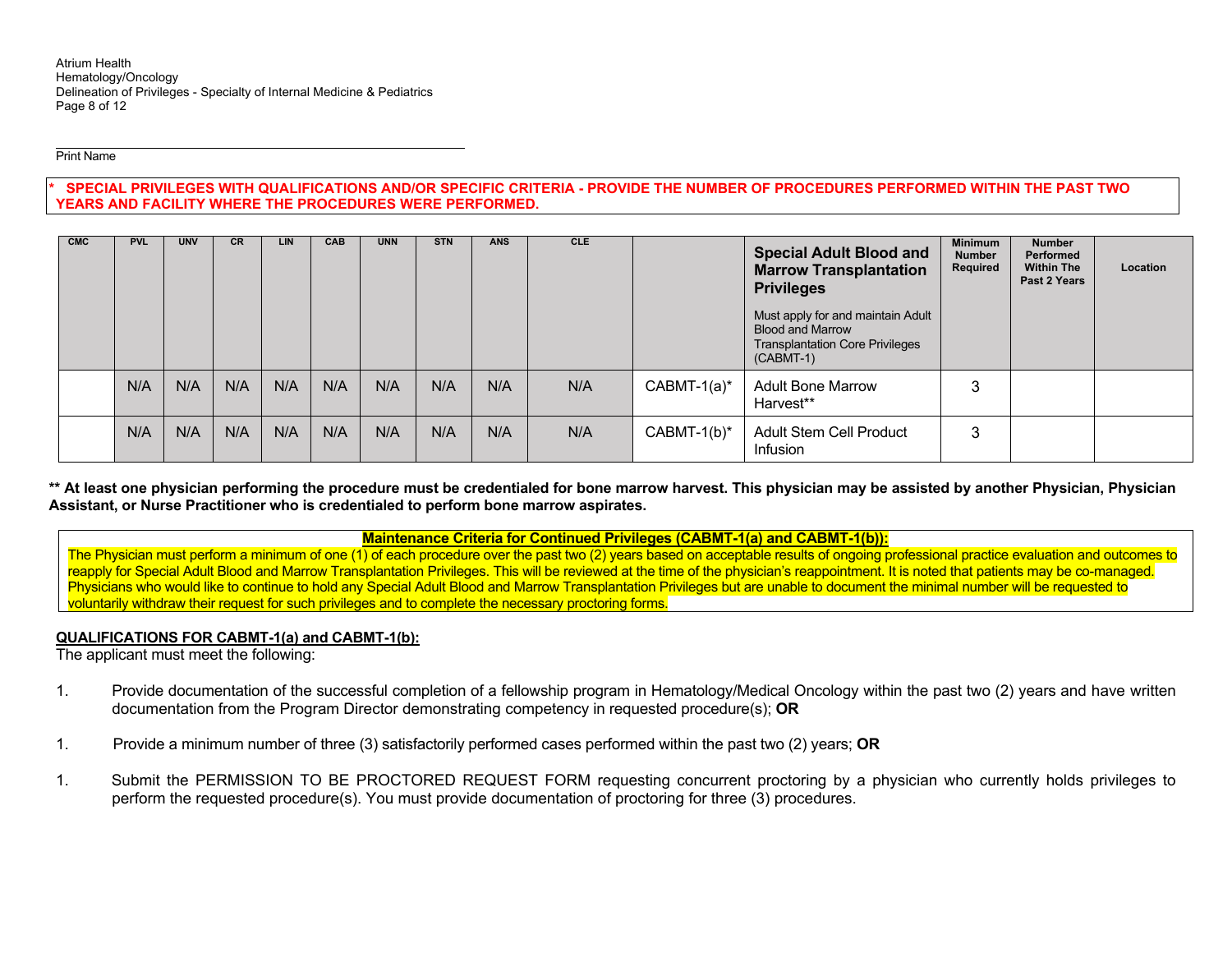Atrium Health Hematology/Oncology Delineation of Privileges - Specialty of Internal Medicine & Pediatrics Page 9 of 12

Print Name

Please check appropriate blocks when applying for privileges:

| <b>CMC</b> | <b>Pineville</b> | <b>University</b><br>City | <b>CR</b> | Lincoln | <b>Cabarrus</b> | <b>Union</b> | <b>Stanly</b> | Anson | <b>Cleveland</b> |            | PEDIATRIC HEMATOLOGY/ONCOLOGY CORE<br><b>PRIVILEGES</b>                                                                                                                                                                                                                                                                                                                             |
|------------|------------------|---------------------------|-----------|---------|-----------------|--------------|---------------|-------|------------------|------------|-------------------------------------------------------------------------------------------------------------------------------------------------------------------------------------------------------------------------------------------------------------------------------------------------------------------------------------------------------------------------------------|
|            | N/A              | N/A                       | N/A       | N/A     |                 | N/A          | N/A           | N/A   | N/A              | CHEM/ONC-1 | Privileges to evaluate, diagnose, consult, and provide<br>treatment to patients from birth to the 21 <sup>st</sup> birthday with<br>hematologic and oncologic diseases and disorders of<br>the blood and immune system to include patients with<br>congenital or acquired diseases which persist into<br>adulthood may receive treatment beyond their 21 <sup>st</sup><br>birthday. |

Pediatric Hematology/Oncology Core Privileges include, but are not limited to, prescription of chemotherapeutic agents and biological response modifiers through all therapeutic routes; assessment of tumor imaging by computerized tomography, magnetic resonance, PET scanning and nuclear imaging techniques; interpretation of complete blood count, including platelets and white blood cell differential and blood smears; performance of history and physical exam; lumbar puncture; bone marrow aspiration/biopsy.

Pediatricians treat patients from birth to the 21<sup>st</sup> birthday, and selected pediatricians may also treat patients beyond age 21 with congenital or acquired diseases which persist into adulthood, provided the pediatrician has requisite training and recent experience as defined by the Chief of Pediatrics and approved by the CHS and facility credentials committees. Facility personnel and support requirements may limit the treatment of patients of certain ages and/or conditions.

**Maintenance Criteria for Continued Privileges (CHEM/ONC-1):** 

The Physician must perform a minimum of ten (10) pediatric hematology/oncology inpatient, outpatient, or consultative services over the past two (2) years based on results of ongoing professional practice evaluation and outcomes to reapply for Pediatric Hematology/Oncology Core privileges. This will be reviewed at the time of the physician's reappointment. Physicians who would like to continue to hold any special privileges but are unable to document the minimal number will be requested to voluntarily withdraw their request for such privileges and to complete the necessary proctoring forms.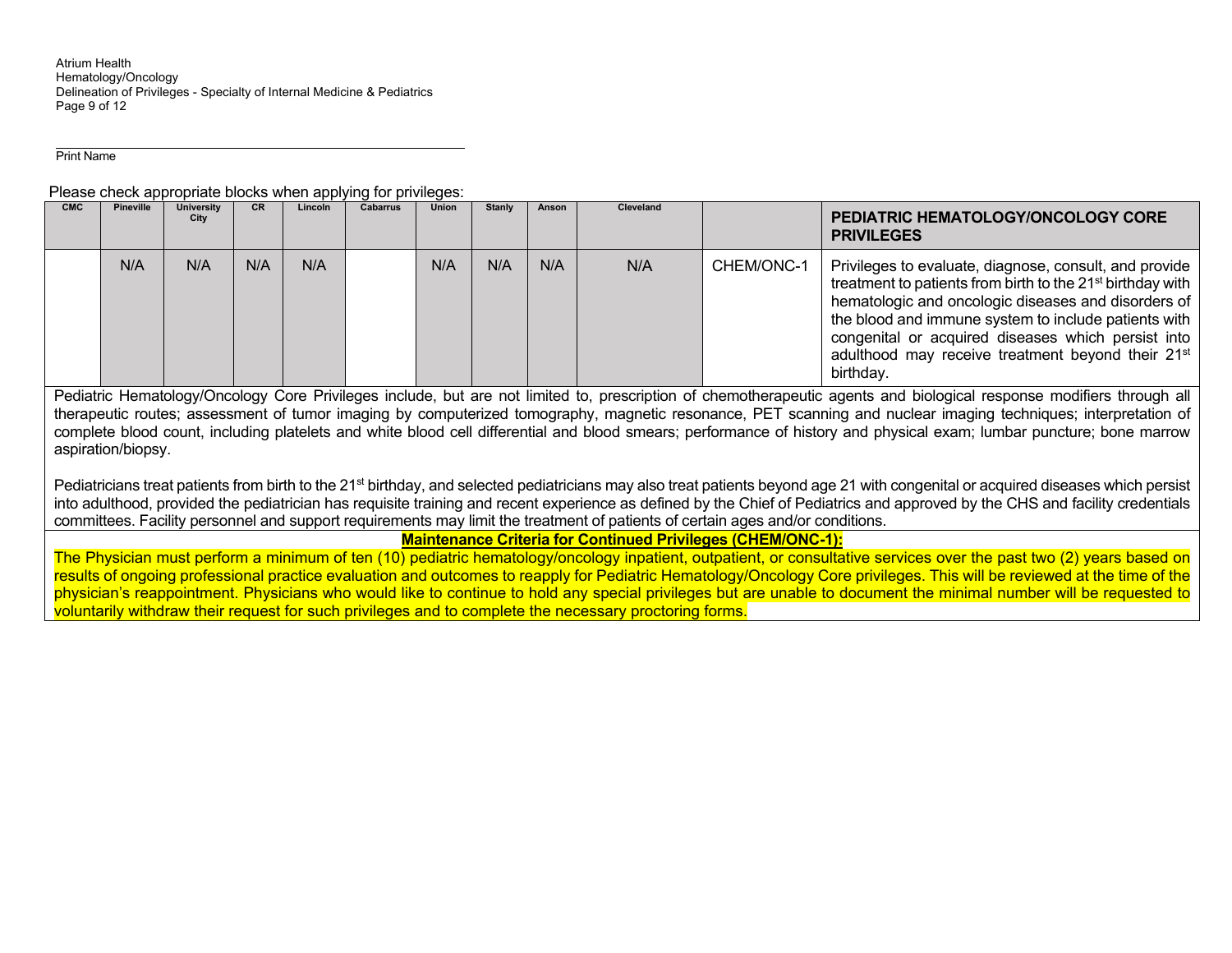Atrium Health Hematology/Oncology Delineation of Privileges - Specialty of Internal Medicine & Pediatrics Page 10 of 12

Print Name

## **PEDIATRIC BLOOD AND MARROW TRANSPLANTATION**

- 1. Verification from the Fellowship Program Director that the Applicant successfully completed the program to include the management of Pediatric Blood and Marrow transplant patients in both inpatient and outpatient settings. The Applicant has the burden of producing information deemed adequate by the Hospital for a proper evaluation of current competence, and other qualifications and for resolving any doubts; **AND**
- 2. Demonstrate that he/she has provided inpatient or consultative services for at least ten (10) blood and marrow transplant (BMT) patients during the past two (2) years in an accredited hospital or healthcare facility; **OR**
- 2. Provide documentation from the Applicant's outpatient practice setting that he/she has provided outpatient or consultative services for at least ten (10) BMT patients during the past two (2) years.

| <b>CMC</b>                                                                                                                                                                                                                                                                                                                                            | Pineville                                              | <b>Universit</b><br>City | <b>CR</b> | Lincoln | Cabarrus | <b>Union</b> | Stanly | Anson | Cleveland |        | <b>PEDIATRIC BLOOD AND MARROW</b><br><b>TRANSPLANTATION CORE PRIVILEGES</b>                                                                                                                                                                                                                                                                                                                                                                                                                                                                   |
|-------------------------------------------------------------------------------------------------------------------------------------------------------------------------------------------------------------------------------------------------------------------------------------------------------------------------------------------------------|--------------------------------------------------------|--------------------------|-----------|---------|----------|--------------|--------|-------|-----------|--------|-----------------------------------------------------------------------------------------------------------------------------------------------------------------------------------------------------------------------------------------------------------------------------------------------------------------------------------------------------------------------------------------------------------------------------------------------------------------------------------------------------------------------------------------------|
|                                                                                                                                                                                                                                                                                                                                                       |                                                        |                          |           |         |          |              |        |       |           |        | Must apply for and maintain Pediatric Hematology/Oncology Core<br>Privileges (CHEM/ONC-1)                                                                                                                                                                                                                                                                                                                                                                                                                                                     |
|                                                                                                                                                                                                                                                                                                                                                       | N/A                                                    | N/A                      | N/A       | N/A     | N/A      | N/A          | N/A    | N/A   | N/A       | CBMT-1 | Privileges to evaluate, diagnose, consult and provide<br>treatment to patients from birth to the 21 <sup>st</sup> birthday<br>undergoing autologous and allogeneic hematopoietic<br>progenitor cell (HPC) / bone marrow (BM) transplantation<br>to include patients with congenital or acquired diseases<br>which persist into adulthood may receive treatment<br>beyond their 21 <sup>st</sup> birthday. This includes the pre-<br>transplant evaluation, care during the immediate<br>transplant hospitalization, and post-transplant care. |
| Pediatric Blood and Marrow Transplantation Core Privileges include, but are not limited to, prescription of high-dose chemotherapy agents and biological response modifiers<br>through all therapeutic routes; performance of history and physical exam; prescription of hematopoietic growth factors, diagnosis and management of graft failure; and |                                                        |                          |           |         |          |              |        |       |           |        |                                                                                                                                                                                                                                                                                                                                                                                                                                                                                                                                               |
|                                                                                                                                                                                                                                                                                                                                                       | diagnosis and management of graft-versus-host disease. |                          |           |         |          |              |        |       |           |        |                                                                                                                                                                                                                                                                                                                                                                                                                                                                                                                                               |
| <b>Maintenance Criteria for Continued Privileges (CBMT-1):</b>                                                                                                                                                                                                                                                                                        |                                                        |                          |           |         |          |              |        |       |           |        |                                                                                                                                                                                                                                                                                                                                                                                                                                                                                                                                               |
|                                                                                                                                                                                                                                                                                                                                                       |                                                        |                          |           |         |          |              |        |       |           |        | The Physician must manage ten (10) blood and marrow transplant patients over the past two (2) years based on acceptable results of ongoing professional practice                                                                                                                                                                                                                                                                                                                                                                              |
|                                                                                                                                                                                                                                                                                                                                                       |                                                        |                          |           |         |          |              |        |       |           |        | evaluation and outcomes to reapply for Bone Marrow Transplantation privileges. This will be reviewed at the time of the physician's reappointment. It is noted that patients                                                                                                                                                                                                                                                                                                                                                                  |

evaluation and outcomes to reapply for Bone Marrow Transplantation privileges. This will be reviewed at the time of the physician's reappointment. It is noted that patients may be co-managed. Physicians who would like to continue to hold any Pediatric Blood and Marrow Transplantation Core privileges but are unable to document the minimal number will be requested to voluntarily withdraw their request for such privileges and to complete the necessary proctoring forms.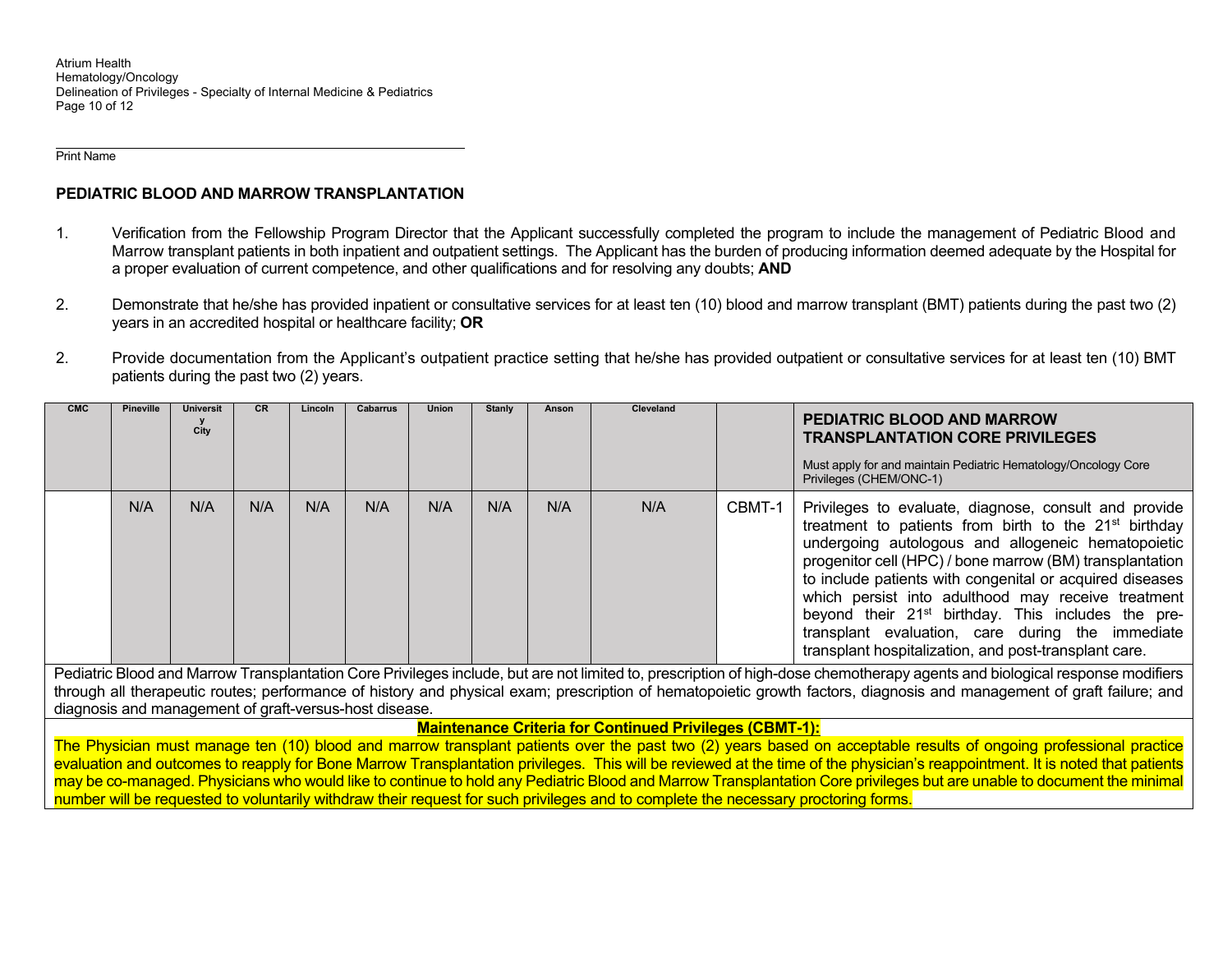Print Name

**\* SPECIAL PRIVILEGES WITH QUALIFICATIONS AND/OR SPECIFIC CRITERIA - PROVIDE THE NUMBER OF PROCEDURES PERFORMED WITHIN THE PAST TWO YEARS AND FACILITY WHERE THE PROCEDURES WERE PERFORMED.** 

| <b>CMC</b> | <b>PVL</b> | <b>UNV</b> | <b>CR</b> | LIN | <b>CAB</b> | <b>UNN</b> | <b>STN</b> | <b>ANS</b> | <b>CLE</b> |               | <b>Special Pediatric Blood</b><br>and Marrow<br><b>Transplantation</b><br><b>Privileges</b><br>Must apply for and maintain<br>Pediatric Blood and Marrow<br><b>Transplantation Core Privileges</b><br>$(CBMT-1)$ | <b>Minimum</b><br><b>Number</b><br>Required | <b>Number</b><br>Performed<br><b>Within The</b><br>Past 2 Years | Location |
|------------|------------|------------|-----------|-----|------------|------------|------------|------------|------------|---------------|------------------------------------------------------------------------------------------------------------------------------------------------------------------------------------------------------------------|---------------------------------------------|-----------------------------------------------------------------|----------|
|            | N/A        | N/A        | N/A       | N/A | N/A        | N/A        | N/A        | N/A        | N/A        | $CBMT-1(a)^*$ | <b>Bone Marrow Harvest**</b>                                                                                                                                                                                     | 3                                           |                                                                 |          |
|            | N/A        | N/A        | N/A       | N/A | N/A        | N/A        | N/A        | N/A        | N/A        | $CBMT-1(b)^*$ | Stem Cell Product Infusion                                                                                                                                                                                       | 3                                           |                                                                 |          |

**\*\* At least one physician performing the procedure must be credentialed for bone marrow harvest. This physician may be assisted by another Physician, Physician Assistant, or Nurse Practitioner who is credentialed to perform bone marrow aspirates.** 

**Maintenance Criteria for Continued Privileges (CBMT-1(a) and CBMT-1(b)):** 

The Physician must perform a minimum of one (1) of each procedure over the past two (2) years based on acceptable results of ongoing professional practice evaluation and outcomes to reapply for Special Pediatric Blood and Marrow Transplantation Privileges. This will be reviewed at the time of the physician's reappointment. It is noted that patients may be co-managed. Physicians who would like to continue to hold any Special Pediatric Blood and Marrow Transplantation Privileges but are unable to document the minimal number will be requested to voluntarily withdraw their request for such privileges and to complete the necessary proctoring forms.

## **QUALIFICATIONS FOR CBMT-1(a) and CBMT-2(b):**

The applicant must meet the following:

- 1. Provide documentation of the successful completion of a fellowship program in Pediatric Hematology/Medical Oncology within the past two (2) years and have written documentation from the Program Director demonstrating competency in requested procedure(s); **OR**
- 1. Provide a minimum number of three (3) satisfactorily performed cases performed within the past two (2) years; **OR**
- 1. Submit the PERMISSION TO BE PROCTORED REQUEST FORM requesting concurrent proctoring by a physician who currently holds privileges to perform the requested procedure(s). You must provide documentation of proctoring for three (3) procedures.